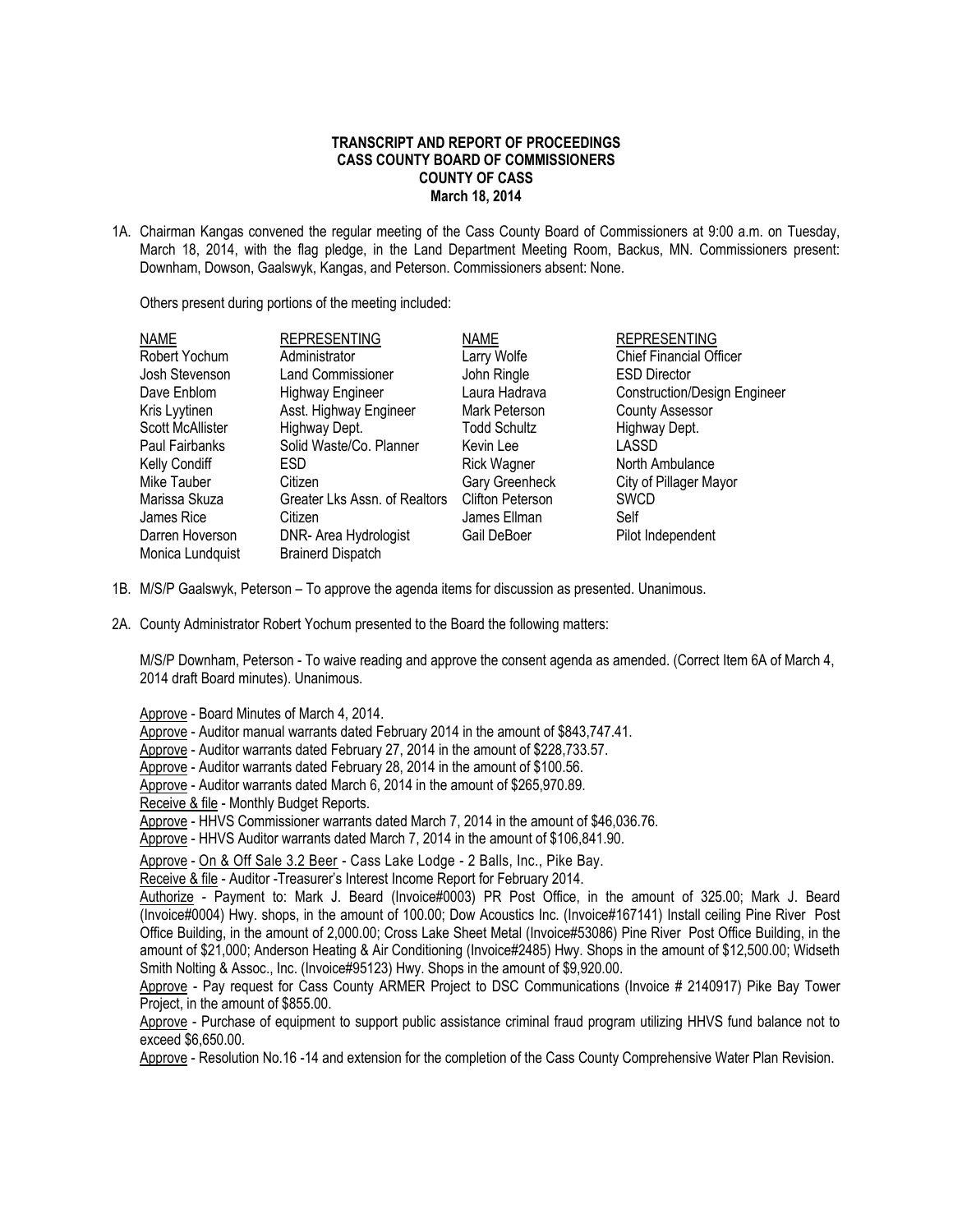Commissioner Downham offered Resolution No. 16 – 14 and moved its adoption; Commissioner Peterson seconded:

WHEREAS, 1995 amendments to the Comprehensive Local Water Planning Act, M.S. §103B.311 gave the MN Board of Water and Soil Resources (BWSR) authority to extend the date of local water plans for a period not to exceed two (2) years, and

WHEREAS, Cass County has a current state approved and locally adopted Comprehensive Local Water Plan with an end date of January 2014, and

WHEREAS, the public comment period has been conducted and results of the public survey have been prioritized for the extension of the 2014 water plan to January 24, 2016, and

WHEREAS, Cass County is an active participant in four MPCA watershed projects the Crow Wing Watershed, Pine River Watershed, Leech Lake River and the Upper Mississippi River, and

WHEREAS, all of projects are in various stages of completion and data from these four projects could be used in future LWP decision making, and

WHEREAS, the Crow Wing County Local Water Planner has created a model for Local Water Plans targeted at the minor watershed level and which coordinates with the Department of Natural Resources Fisheries Lake Protection and Restoration Strategy C a s s County would like to integrate both practices into the updated LWP to create a common methodology to prioritize, target and develop measurable outcomes for future projects.

Now THEREFORE, BE IT RESOLVED, The Cass County Board of Commissioners request from MN Board of Water and Soil Resources (BWSR) an additional special 24 month extension for a total extension of two (2) more years (January 24, 2016) to include the work being completed on the four watersheds and implement advanced GIS Mapping capabilities and the DNR Fisheries Lake Protection and Restoration model for minor watersheds to be added to the Cass County Comprehensive Water Plan

BE IT FURTHER RESOLVED that Cass County will ensure continued public participation in the form of a Water Plan Task Force and Public Information meetings.

Resolution No. 16 – 14 was adopted by majority vote: Downham, Dowson, Gaalswyk, Kangas, Peterson. Nays: None.

Receive & file - Notice of service provider assignment by the Probation Department of Digital Detention on a trial basis for the electronic home monitoring program.

Appoint - Commissioner Neal Gaalswyk, and Central Services Director Tim Richardson to attend the National Joint Powers Alliance (NJPA) assembly.

Approve - Out of state travel for Assistant VSO Stephen Sether to attend the VSO Annual Conference in Pierre, SD instead of Grand Rapids MI in June 2014 as previously approved on January 7, 2014 board meeting.

 Approval - Modify two Cass County HHVS Income Maintenance Supervisor Offices utilizing HHVS fund balance not to exceed \$8,900.00.

Approve Assessor's Office Abatements - 2014 Tax Year Gary Huberty 32-019-4400 Ponto Lake, Clerical Error Acreage breakdown in error (current \$386.00, proposed \$364.00); 2013 Tax Year William Hane 38-107-4405 Shingobee, Damage Abatement (current \$970.00, proposed \$616.00); 2014 Tax Year Wayne Schmidt 90-373-0165 Lake Shore City, Clerical Error Change to Homestead (current \$4,378.00, proposed \$3,914.00).

Approve - Payment of \$12,014.75 to Gas Service for sale/delivery of 8-1000 gallon tanks at highway shops (source of funds highway department capital project).

Approve - HHVS purchase of service contract: Maternal Infant Early Childhood Home Visiting Infant Mental Health Services-Steller Human Services from April 1, 2014 - March 31, 2015 with financial changes not to exceed \$6,500 instead of \$8,000.

3A. County Engineer David Enblom discussed possible energy efficiency and building code updates to the Cass County Highway maintenance shops located at Walker as outlined in the current County Capital Plan. Mr. Enblom requested Board approval to publicly seek competitive bids on the possible improvements.

M/S/P Gaalswyk, Dowson – To authorize public advertisement for competitive bids for possible energy efficiency and building code improvements to the Cass County Highway maintenance shops located at Walker. Unanimous.

3B. Assistant Highway Engineer Kris Lyytinen discussed the 2014 County road maintenance program that included:

Equipment purchases - Planning to purchase two (2) Caterpillar 420 Tractor/Loader/Backhoes & two (2) Towmaster T-20 Trailers (advanced next year's machines) for Pillager & Remer shops

Road Vacation/Revocation Program - From the original list (started in 2007) 19.78 miles have been vacated or revocated in 23 townships. 2.47 miles in 3 townships remain for action: Crooked Lake (Hwy 6 Frontage Road), Leech Lake (Brown Eagle Rd.) and Lima (C.R. 132 & C.R. 134 - who doesn't have any town roads).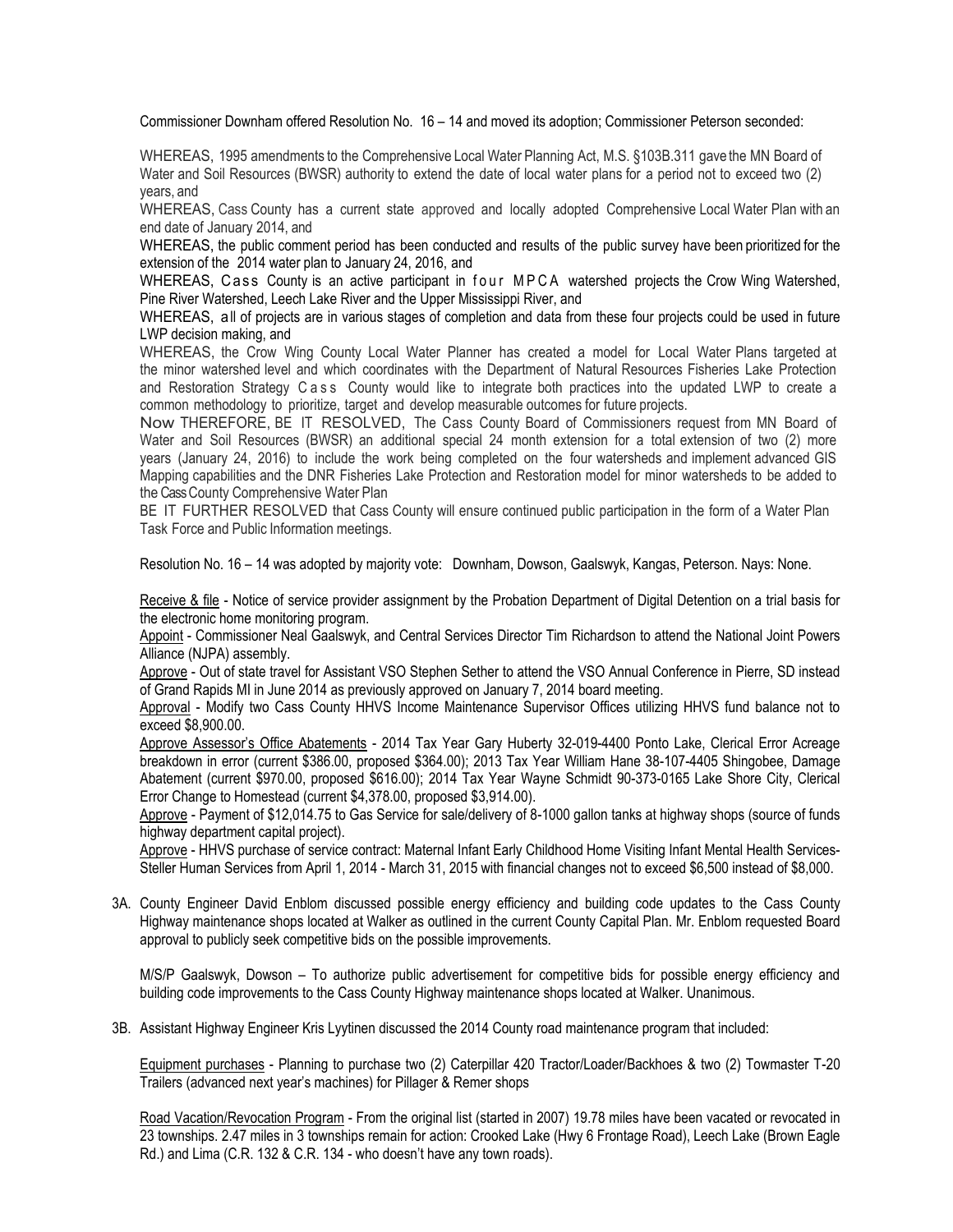Construction Projects – In 2014 projects will finish construction on CR 143 and the CSAH 8 Bridge. New projects will occur on CSAH 1, CSAH 7, CSAH 49 and replace a bridge on CR 103 (Leader).

Striping Program - Centerline road stripes scheduled for CSAH's 2, 5, 7, 13, 33, 36, 38, 44, 60, 75, 78 & C.R. 105

Gravel Program - Updated 5 yr. plan, 2014 projects – Remer Area (4, 53, 55, 57, 68, 129, 157 & FR 2112), prep work needed to shape roads prior to gravel (may need contractor help with prep work)

Gravel Stockpiles - Region 5 was unsuccessful in obtaining Legacy money to survey gravel resources, existing available at Thunder Lake Pit, Fairview (Laporte) Pit (small stockpile), Zubke Pit, CSAH 49 (Blind Lake), Schnoor Pit, potential private sources – Moondance & Hawkinson Pits, Woodrow Township Pit

Chloride Program - Tri City Paving was awarded contract, 1st year of contract Calcium Chloride @ \$0.92/gallon (~\$2158/mi.)

By consensus, the Board suggested an exchange of annual road maintenance programs with the Leech Lake Band of Ojibwe.

M/S/P Dowson, Downham – To thank all the Highway Department staff for their ongoing excellent performance and approve the 2014 Cass County road maintenance program as presented. Unanimous.

- 3C. Highway Engineer Dave Enblom informed the Board of the upcoming retirement of Area Maintenance Foreman Bob Kadus. Mr. Enblom noted that Mr. Kadus is absent from the Board meeting today because he is plowing snow in his work zone. On behalf of the Cass County Board of Commissioners Board Chairman Bob Kangas recognized Mr. Kadus's thirty-three years at the Cass County Highway Department and will present Mr. Kadus a certificate of appreciation at a later date.
- 4A. Kevin Lee of North Memorial Ambulance (Brainerd Region) presented the fourth quarter 2013 report for the Longville Ambulance Subordinate Service District (LASSD). Mr. Lee informed the Board that the LASSD had paramedic coverage every day during the 4<sup>th</sup> quarter, and consistently exceeded the part time advanced life support requirement. Mr. Lee reported that LASSD transported or billed year to date 249 patients vs. the budgeted amount of 228. Revenues were \$31,456 over budget due to increased volumes, and the revenue deductions were 60.7% vs. the budgeted amount of 61.6%. Total expenses were \$42,788 under budget, and a net margin of 20.6%. During the 4th quarter made a total of \$6,000 in capital improvements to the Longville operation with the purchase of touch pad computers that are mounted in each ambulance which is used for new electronic patient care reports. Community involvement including participation in the Deep Portage EMS Conference, attended the quarterly Cass County EMS Task Force Meetings, and attends the monthly Cass County radio users meetings. Mr. Lee provided customer satisfaction comments specific to Longville received during the 4 th Quarter, and added that the Brainerd region's overall patient satisfaction score was 93.57 with the national database mean score is 92.72. Mr. Lee also introduced Rick Wagner who is the new director of ambulance services statewide. The Board welcomed Mr. Wagner and thanked Mr. Lee for the update. No Board action necessary.
- 5A. Chairman Kangas opened the public hearing continued from the February 18, 2014 Board meeting regarding adoption of Ordinance 2014-01 that amends subsurface sewage treatment system (SSTS) standards. ESD Director John Ringle informed the Board that a meeting with the Greater Lakes Association of Realtors (GLAR), County staff, Planning Commission and County Board representatives was held on March 4, 2014. By consensus the group recommended that the Board consider an amendment to draft Ordinance 2014-01 as it relates to escrow agreements after input from the Planning Commission. The Planning Commission subsequently met on March 10, 2014 and concurred with amending draft Ordinance 2014-01. Ms. Marissa Skuza of the Greater Lakes Association of Realtors (GLAR) commented by thanking the Board for the opportunity for GLAR to present input and submit a letter of support.

M/S/P Downham, Dowson – To approve amending the draft of Ordinance 2014-01 as recommended by the Cass County Planning Commission on March 10, 2014, and further, in accordance with the County Board meeting rules of business (No.14) to consider final adoption of the same by continuing the public hearing to the next regular meeting of April 1, 2014 beginning at 9:00 am at the Cass County Courthouse Annex, Walker, MN. Unanimous.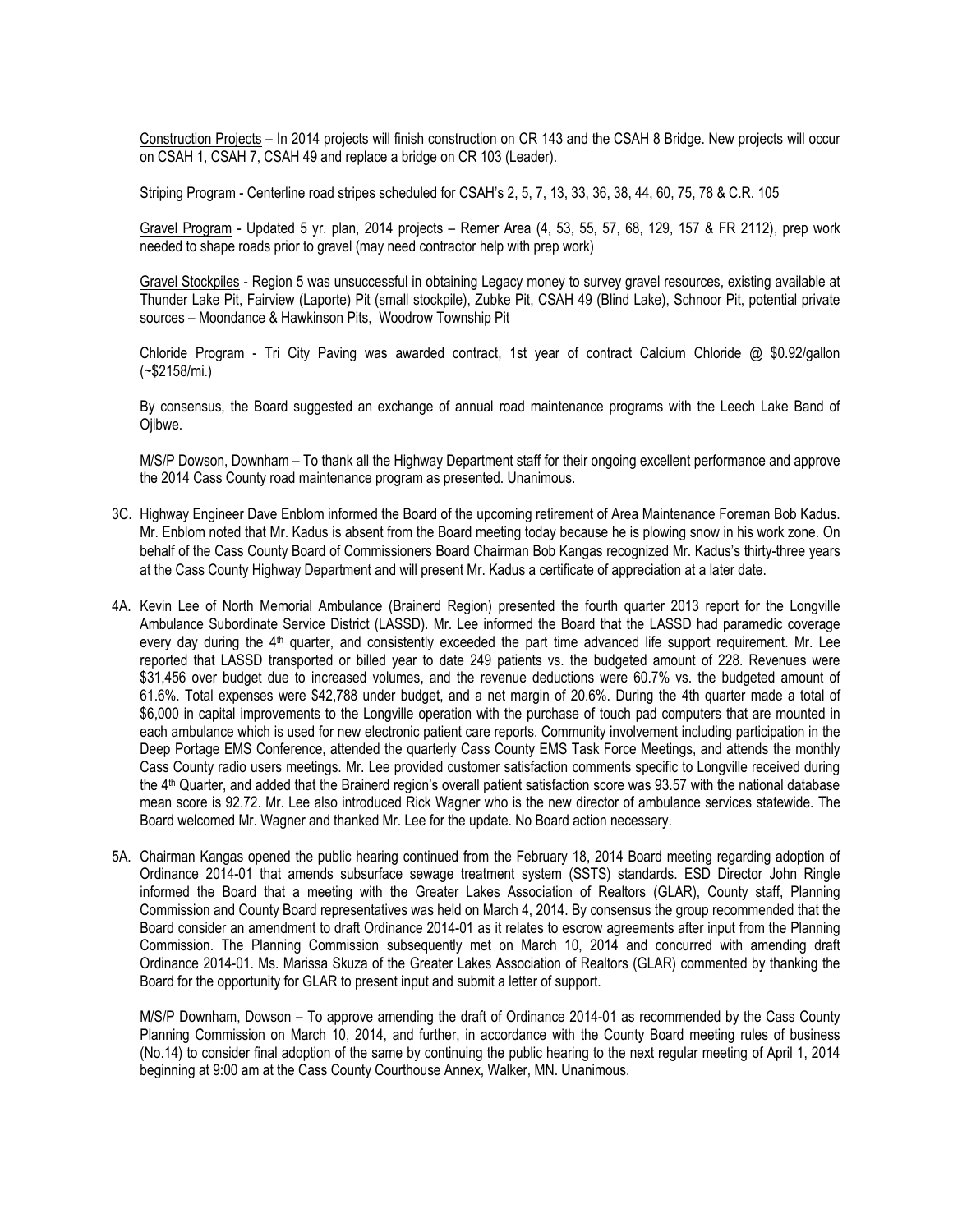- 5B. Mr. Ringle presented meeting notes of the Monday, March 3, 2014 SWCD Liaison Committee. Items discussed at the meeting were program updates since the last meeting, a consensus that the present operations agreement approach is working well and does not need to change at this time. The committee also emphasized that the County Board and SWCD should coordinate legislative bills of a common interest. The committee adjourned to the next annual review or referrals by the SWCD Board or County Board. No action necessary.
- 6A. Darrin Hoverson a MN Department of Natural Resources Hydrologist introduced himself to the Board and discussed the strategic plan for the MN DNR groundwater management program. The plan is intended to improve management of groundwater required by statute including overuse and contamination. Mr. Hoverson explained the interconnectivity of groundwater use, surface waters, rivers, wetlands, as well as the fish, wildlife, and native plant communities that depend on them. Citizen Mike Tauber commented that water resources should be locally controlled rather than the present state and federal laws. No action necessary.
- 7A-C.Land Commissioner Josh Stevenson presented a request from the City of Pillager to purchase thirty (30) tax forfeited parcels in the City of Pillager. City of Pillager Mayor Gary Greenheck reported that the City Council has voted unanimously to purchase the parcels located within the Crossing Addition to Pillager at a total purchase price of \$88,745.48. The Mayor explained that there has been some buyer interest, and that incentives will probably be necessary to get the parcels back on the tax rolls. Mr. Stevenson explained that the city may exercise first right of refusal on any tax forfeit parcel before it is offered at public auction at the appraised price under MN Statute 282.01. Mr. Stevenson reported that the current appraised value by the Cass County Assessor is \$252,500.00 (not including special assessments to be determined by the City of Pillager). Administrator Yochum explained that the public auction process is the most expeditious method to document ongoing fair market trends.

M/S/P Dowson, Downham - To respectfully receive and file the request from the City of Pillager, to approve Resolution 17- 14 (removing ten of the referenced City of Pillager parcels and others previously offered for auction sale but not sold at the appraised price and subsequently available as an "over the counter sale"), to approve Resolution 18-14 (re-offering at public auction ten of the referenced City of Pillager parcels and others for the first time including twenty additional of the referenced City of Pillager parcels), and to conduct the auction of selected tax forfeit parcels on Saturday, June 28, 2014, beginning at 9:00 a.m., Commissioners Board Room, 1st Floor, Courthouse, Walker, MN). Unanimous.

Commissioner Dowson offered Resolution No. 17-14 and moved its adoption; Commissioner Downham seconded:

WHEREAS, the parcels listed were offered at previous public auction and remains unsold and prior to developing a new land sale list, these parcels shall be withdrawn.

#### **Parcel # 1**

PIN #94-337-1245 City of Pine River

Lot 15, Block 12, original Plat of Pine River, less Southwesterly 4.80 feet thereof and also less the Northeasterly 31/<sub>2</sub> feet thereof (it being the intent of this description for the southwesterly 4.80 feet of said Lot 15 being that part thereof laying Southwesterly of a line that is parallel with and 4.80 feet Northeasterly of as measured at right angles from the Southwesterly line of said Lot 15). This parcel contains a small commercial building

Previous Value \$12,500.00 Previous Sale Date 6/18/11 Previous Value \$8,500.00 Previous Sale Date 6/23/12 Previous Value \$6,000.00 Previous Sale Date 6/29/13 Proceeds from the sale of this parcel will be credited to Fund 71-650 for distribution per state statute. **Parcel #2** – County Fee Owned PIN # 34-017-3200 Powers Township West half of the Southwest Quarter (W1/2SW1/4), Section 17, Township 139 North, Range 30 West, Cass County, Minnesota. (80 acres) This parcel includes the complete shoreline of a small environmental lake. There is no legal access to this parcel. The purchaser may petition the Township for public access to this parcel under Minnesota Statutes 164.08, subd 2. Previous Value \$110,000.00 Previous Sale Date 6/20/09 Previous Value \$65,000.00 Previous Sale Date 6/18/11 Previous Value \$39,000.00 Previous Sale Date 10/27/12 Proceeds from the sale of this parcel will be credited to Fund 71-032 **Parcel #3** PIN # 26-342-0504 Meadowbrook Township Lot 6, Block 5, Wilderness Park Estates Second Addition Previous Value \$3,500.00 Previous Value \$3,500.00

Proceeds from the sale of this parcel will be credited to Fund 71-650 for distribution per state statute.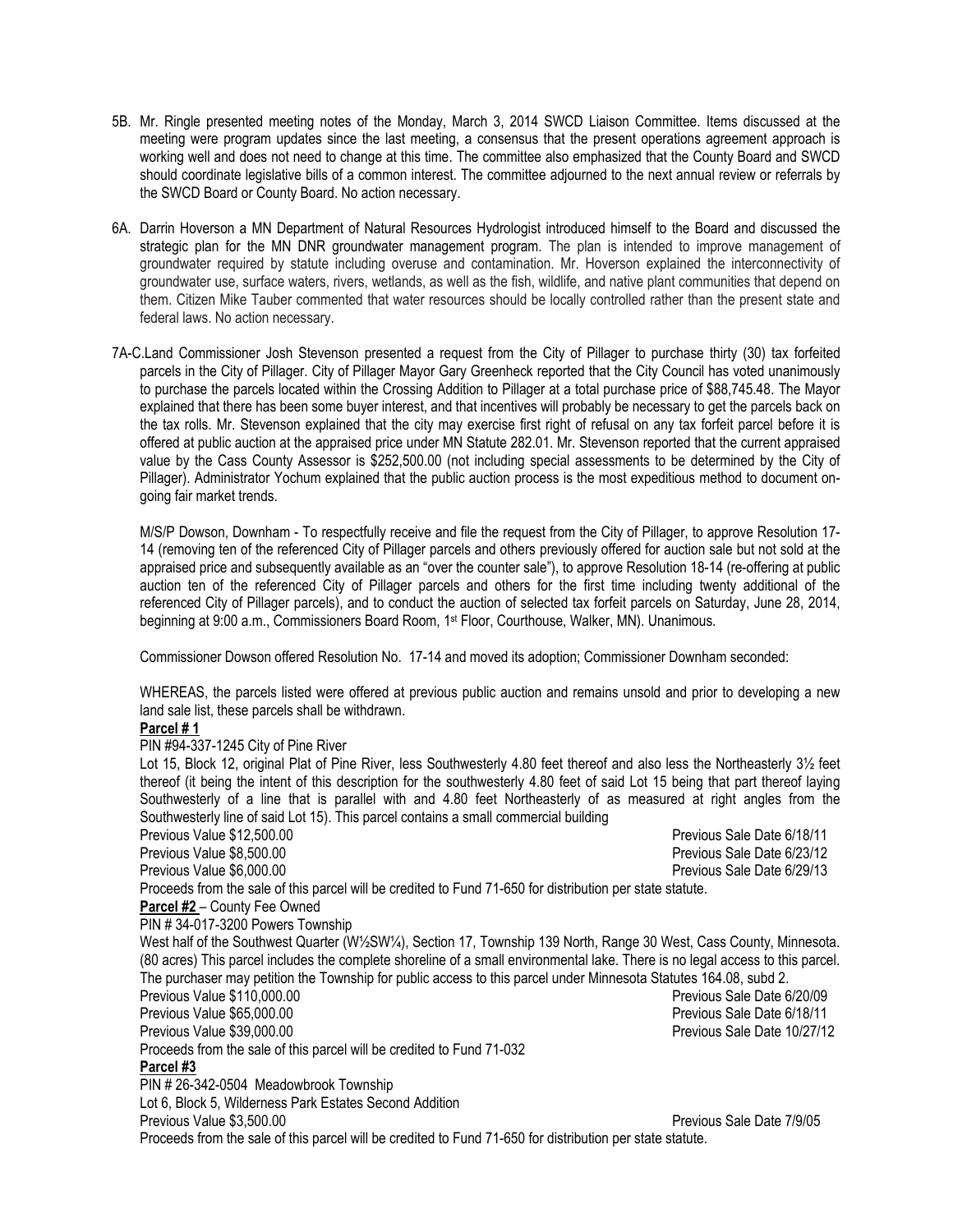#### **Parcel #4**

PIN # 26-340-0540 Meadowbrook Township

Lot 21, Block 5, Wilderness Park Estates

Previous Value \$3,500.00 Previous Sale Date 6/3/06

Proceeds from the sale of this parcel will be credited to Fund 71-650 for distribution per state statute.

### **Parcel #5**

PIN # 49-032-4206 Wilkinson Township

Northwest Quarter of the Southeast Quarter (NW¼ of SE¼), Section Thirty-two (32), Township One Hundred Forty-Four (144), Range Thirty-one (31), Cass County, Minnesota, LESS those parcels sold and evidenced by Document numbers 217611, filed for record on November 4, 1974; Document #218415, filed for record on December 27, 1974; Document #219197, filed for record on January 30, 1975; and Document #222948, filed for record on October 24, 1975; and Document #299808 filed for record on September 22, 1987. Consisting of approximately 10 acres, more or less. Previous Value \$18,000.00 Previous Sale Date 6/23/12

Proceeds from the sale of this parcel will be credited to Fund 71-650 for distribution per state statute.

**Parcel #6** – County Fee Owned

PIN # 49-022-1400 Wilkinson Township

That part of SE¼ of NE¼ Section 22, Township 144 North, Range 31 West, Cass County, described as follows: Beginning at the northeast corner of said Southeast Quarter of the Northeast Quarter; thence on an assumed bearing of South 1 degree 13 minutes 50 seconds East 660.00 feet along the east line of said Southeast Quarter of the Northeast Quarter; thence North 89 degrees 04 minutes 27 seconds West 660.00 feet; thence North 1 degree 13 minutes 50 seconds West 660.00 feet to the north line of said Southeast Quarter of the Northeast Quarter; thence South 89 degrees 04 minutes 27 seconds East 660.00 feet along the north line of said Southeast Quarter of the Northeast Quarter to the point of beginning, Subject to easements, restrictions, or reservation of record, if any, excepting there from The East 417.5 feet of the North 208 feet of the Southeast Quarter of the Northeast Quarter (SE¼NE¼) Section Twenty-Two (22), Township One Hundred Forty-four (144) Range Thirty-one(31) West. Also excepting there from, all that part of the Southeast Quarter of the Northeast Quarter (SE¼NE¼), Section 22, T.144N, R.31W, described as follows: Commencing at the northeast corner of said SE¼NE¼; thence South 1 degree 13 minutes 50 seconds East 400.00 feet along the east line of said SE¼NE¼ to the point of beginning of the tract to be described; thence South 88 degrees 46 minutes 10 seconds West 300.00 feet; thence South 1 degree 13 minutes 50 seconds East 200.00 feet; thence North 88 degrees 46 minutes 10 seconds East 300.00 feet to the east line of said SE¼NE¼; thence North 1 degree 13 minutes 50 seconds West 200.00 feet along the east line of said SE¼NE¼ to the point of beginning.

Previous Value \$41,000.00 Previous Value 6/20/09

Proceeds from the sale of this parcel will be credited to Fund 71-032 and Fund 71-032 designated to LCCMR

# **Parcel #38**

PIN #93-352-0105 City of Pillager Lot 1, Block 1, The Crossing Special Assessments may apply to this parcel. Previous Value \$15,000.00 Previous Sale Date 6/29/13 Proceeds from the sale of this parcel will be credited to Fund 71-650 for distribution per state statute. **Parcel #39** PIN #93-352-0110 City of Pillager Lot 2, Block 1, The Crossing Special Assessments may apply to this parcel. Previous Value \$15,500.00 Previous Sale Date 6/29/13 Proceeds from the sale of this parcel will be credited to Fund 71-650 for distribution per state statute.

## **Parcel #40**

PIN #93-352-0115 City of Pillager

Lot 3, Block 1, The Crossing Special Assessments may apply to this parcel. Previous Value \$15,500.00 Previous Sale Date 6/29/13

Proceeds from the sale of this parcel will be credited to Fund 71-650 for distribution per state statute.

# **Parcel #41**

PIN #93-352-0120 City of Pillager Previous Value \$15,500.00 **Parcel #42** PIN #93-352-0205 City of Pillager<br>Lot 1, Block 2, The Crossing

Previous Value \$15,500.00

Lot 4, Block 1, The Crossing The Crossing Special Assessments may apply to this parcel.<br>Previous Value \$15,500.00

Special Assessments may apply to this parcel.<br>Previous Sale Date 6/29/13

Proceeds from the sale of this parcel will be credited to Fund 71-650 for distribution per state statute.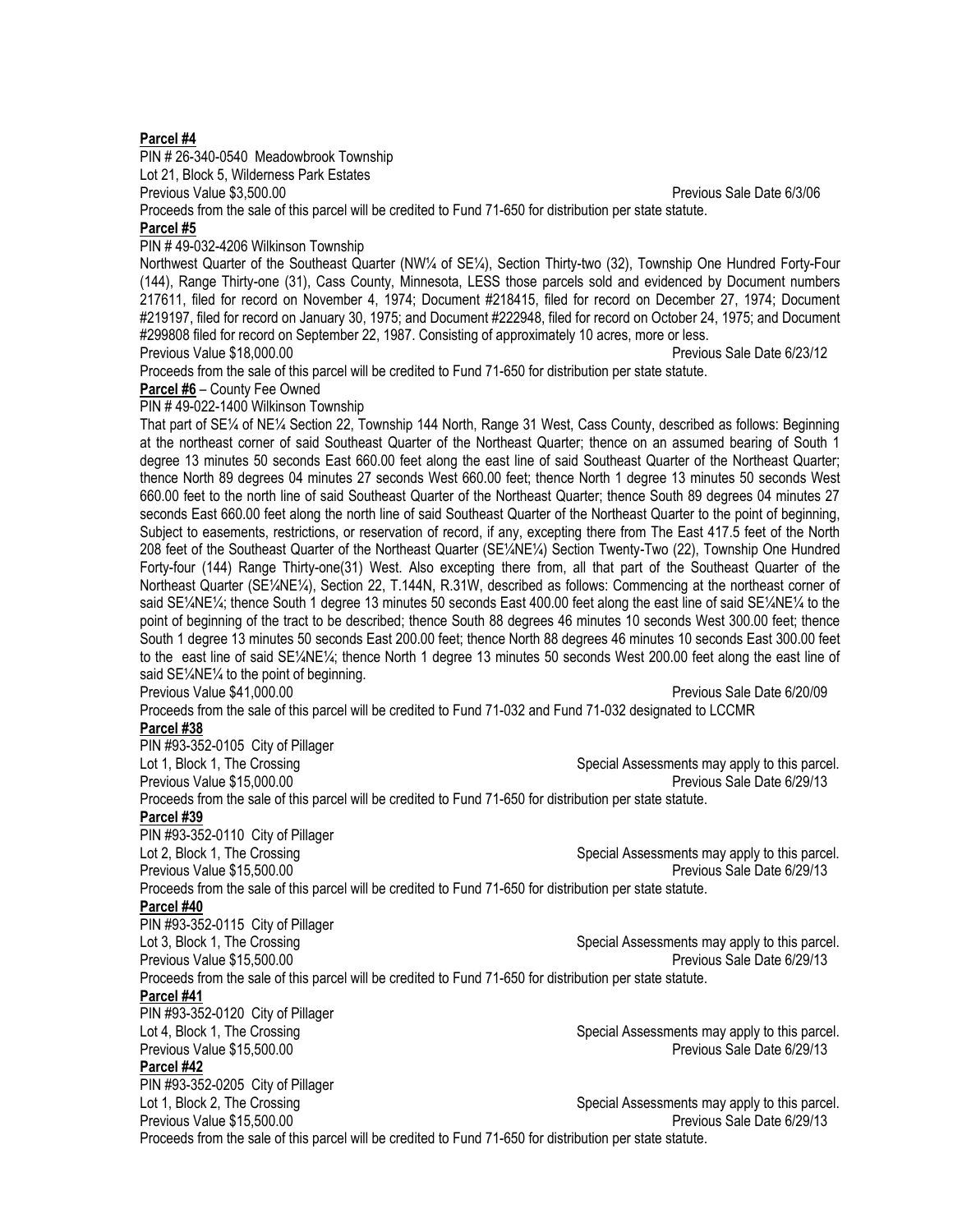#### **Parcel #43**

PIN #93-352-0225 City of Pillager Lot 5, Block 2, The Crossing Special Assessments may apply to this parcel. Previous Value \$15,500.00 Previous Sale Date 6/29/13 Proceeds from the sale of this parcel will be credited to Fund 71-650 for distribution per state statute. **Parcel #44** PIN #93-352-0230 City of Pillager Lot 6, Block 2, The Crossing Special Assessments may apply to this parcel. Previous Value \$15,500.00 Previous Sale Date 6/29/13 Proceeds from the sale of this parcel will be credited to Fund 71-650 for distribution per state statute. **Parcel #45** PIN #93-352-0235 City of Pillager Lot 7, Block 2, The Crossing Special Assessments may apply to this parcel. Previous Value \$15,500.00 Previous Sale Date 6/29/13 Proceeds from the sale of this parcel will be credited to Fund 71-650 for distribution per state statute. **Parcel #46** PIN #93-352-0320 City of Pillager Lot 4, Block 3, The Crossing Special Assessments may apply to this parcel. Previous Value \$12,000.00 Previous Sale Date 6/29/13 Proceeds from the sale of this parcel will be credited to Fund 71-650 for distribution per state statute. **Parcel #47** PIN #93-217-2403 City of Pillager The East One-half of the Northwest Quarter (E½ of NW¼) of Section Seventeen (17), Township One Hundred Thirty-three (133), Range Thirty (30), LESS That part lying North of the State Highway #210 and ALSO LESS That part of the Southeast Quarter of the Northwest Quarter (SE¼NW¼), Section Seventeen (17), Township One Hundred Thirty-three (133), Range Thirty (30) described as follows: Beginning at the Southeast corner of said SE¼NW¼, thence North along the east line of said SE¼NW¼ a distance of 815 feet, thence North 87 degrees 30 minutes West a distance of 740 feet, thence South 783.7 feet to the south line of the SE¼NW¼, thence South 89 degrees 21 minutes East a distance of 740 feet to the point of beginning. ALSO LESS That part platted as the Crossing, on File and of record in the office of the County Recorder in and For Cass County, Minnesota. Special Assessments may apply to this parcel. Previous Value \$17,500.00 Previous Sale Date 6/29/13 Proceeds from the sale of this parcel will be credited to Fund 71-650 for distribution per state statute. THEREFORE, BE IT RESOLVED, that the parcels listed above are to be withdrawn from the current over the counter taxforfeited land sale list for redetermination. Resolution No. 17-14 was adopted by majority vote: Downham, Dowson, Gaalswyk, Kangas, Peterson. Nays: None. Commissioner Dowson offered Resolution No. 18-14 and moved its adoption; Commissioner Downham seconded:

**WHEREAS**, the following parcels of land are Tax Forfeited and the Cass County Board has classified said parcels as nonconservation removing any previous memorial forest designation:

#### **Parcel # 1**

PIN #94-337-1245 City of Pine River Approximate and the Control of Approximated Value - \$4,000.00 Lot 15, Block 12, original Plat of Pine River, less Southwesterly 4.80 feet thereof and also less the Northeasterly 3½ feet thereof (it being the intent of this description for the southwesterly 4.80 feet of said Lot 15 being that part thereof laying Southwesterly of a line that is parallel with and 4.80 feet Northeasterly of as measured at right angles from the Southwesterly line of said Lot 15). This parcel contains a small commercial building

Previous Value \$12,500.00 Previous Sale Date 6/18/11 Previous Value \$8,500.00 Previous Sale Date 6/23/12 Previous Value \$6,000.00 Previous Sale Date 6/29/13 Proceeds from the sale of this parcel will be credited to Fund 71-650 for distribution per state statute.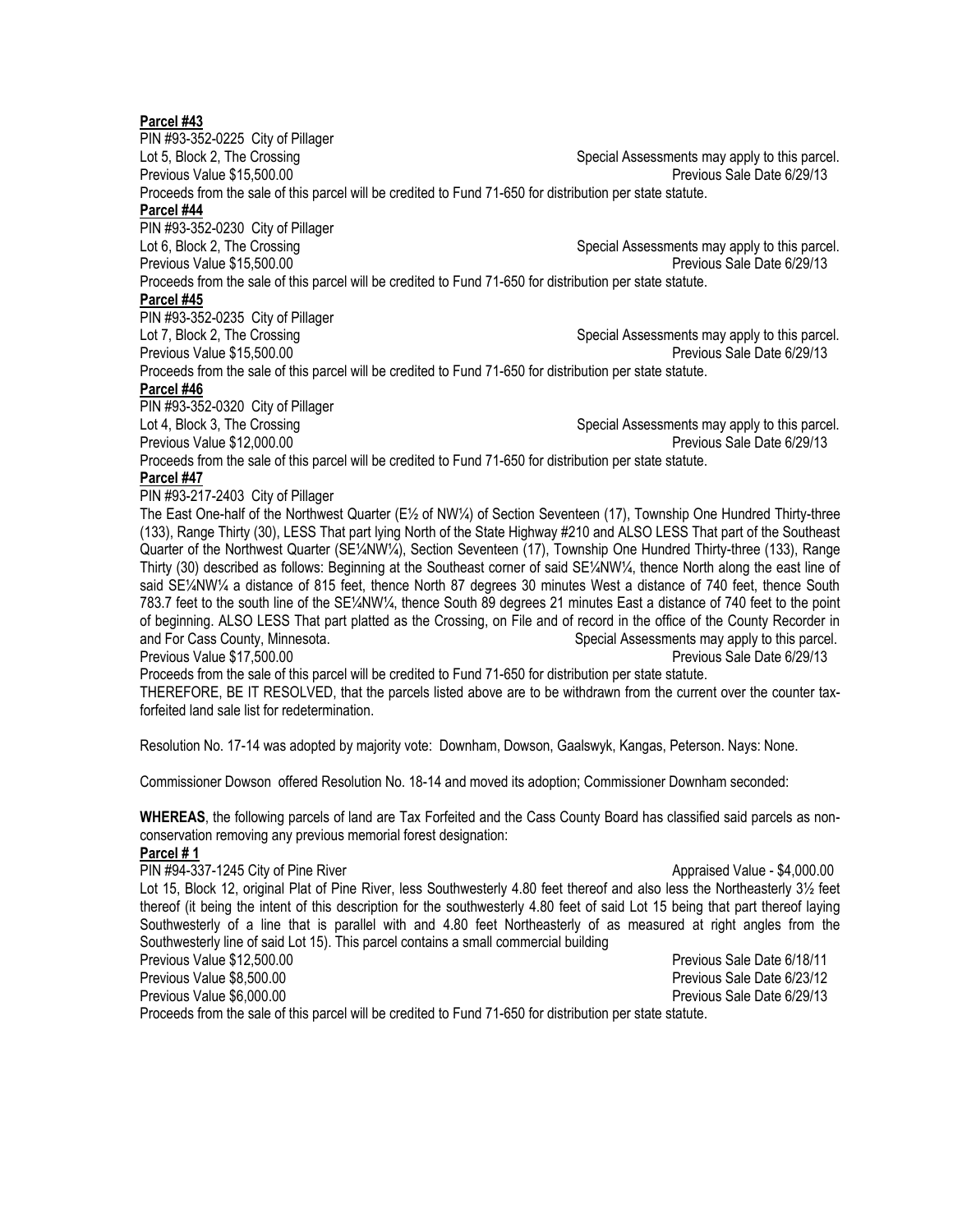**Parcel #2** – County Fee Owned PIN # 34-017-3200 Powers Township Approximated Value - \$29,900.00 West half of the Southwest Quarter (W½SW¼), Section 17, Township 139 North, Range 30 West, Cass County, Minnesota.<br>(80 (80 acres) This parcel includes the complete shoreline of a small environmental lake. There is no legal access to this parcel. The purchaser may petition the Township for public access to this parcel under Minnesota Statutes 164.08, subd 2. Previous Value \$110,000.00 Previous Value 6/20/09 Previous Value \$65,000.00 Previous Value \$65,000.00 Previous Value \$39,000.00 Previous Sale Date 10/27/12 Proceeds from the sale of this parcel will be credited to Fund 71-032 **Parcel #3** PIN # 26-342-0504 Meadowbrook Township Approximated Value - \$500.00 Lot 6, Block 5, Wilderness Park Estates Second Addition Previous Value \$3,500.00 Previous Value \$3,500.00 Proceeds from the sale of this parcel will be credited to Fund 71-650 for distribution per state statute. **Parcel #4** PIN # 26-340-0540 Meadowbrook Township Approximated Value - \$2,000.00 Lot 21, Block 5, Wilderness Park Estates Previous Value \$3,500.00 Previous Value 6/3/06 Proceeds from the sale of this parcel will be credited to Fund 71-650 for distribution per state statute. **Parcel #5** PIN # 49-032-4206 Wilkinson Township Approximate and Approximate Approximate Approximate Approximate - \$10,000.00 Northwest Quarter of the Southeast Quarter (NW¼ of SE¼), Section Thirty-two (32), Township One Hundred Forty-Four (144), Range Thirty-one (31), Cass County, Minnesota, LESS those parcels sold and evidenced by Document numbers 217611, filed for record on November 4, 1974; Document #218415, filed for record on December 27, 1974; Document #219197, filed for record on January 30, 1975; and Document #222948, filed for record on October 24, 1975; and Document #299808 filed for record on September 22, 1987. Consisting of approximately 10 acres, more or less. Previous Value \$18,000.00 Previous Sale Date 6/23/12 Proceeds from the sale of this parcel will be credited to Fund 71-650 for distribution per state statute. **Parcel #6** – County Fee Owned PIN # 49-022-1400 Wilkinson Township Approximated Value - \$12,700.00 That part of SE¼ of NE¼ Section 22, Township 144 North, Range 31 West, Cass County, described as follows: Beginning at the northeast corner of said Southeast Quarter of the Northeast Quarter; thence on an assumed bearing of South 1 degree 13 minutes 50 seconds East 660.00 feet along the east line of said Southeast Quarter of the Northeast Quarter; thence North 89 degrees 04 minutes 27 seconds West 660.00 feet; thence North 1 degree 13 minutes 50 seconds West 660.00 feet to the north line of said Southeast Quarter of the Northeast Quarter; thence South 89 degrees 04 minutes 27 seconds East 660.00 feet along the north line of said Southeast Quarter of the Northeast Quarter to the point of beginning, Subject to easements, restrictions, or reservation of record, if any, excepting there from The East 417.5 feet of the North 208 feet of the Southeast Quarter of the Northeast Quarter (SE¼NE¼) Section Twenty-Two (22), Township One Hundred Forty-four (144) Range Thirty-one(31) West. Also excepting there from, all that part of the Southeast Quarter of the Northeast Quarter (SE¼NE¼), Section 22, T.144N, R.31W, described as follows: Commencing at the northeast corner of said SE¼NE¼; thence South 1 degree 13 minutes 50 seconds East 400.00 feet along the east line of said SE¼NE¼ to the point of beginning of the tract to be described; thence South 88 degrees 46 minutes 10 seconds West 300.00 feet; thence South 1 degree 13 minutes 50 seconds East 200.00 feet; thence North 88 degrees 46 minutes 10 seconds East 300.00 feet to the east line of said SE¼NE¼; thence North 1 degree 13 minutes 50 seconds West 200.00 feet along the east line of said SE¼NE¼ to the point of beginning. Previous Value \$41,000.00 Previous Sale Date 6/20/09 Proceeds from the sale of this parcel will be credited to Fund 71-032 and Fund 71-032 designated to LCCMR **Parcel #7** PIN # Part of 33-004-1100 Poplar Township Approximate and Approximate Appraised Value - \$92,100.00

South Half of the Northwest Quarter and the Northwest Quarter of the Southwest Quarter, Section 4, Township 136 North, Range 32 West, Cass County, Minnesota. (120 acres) There is no legal access to this parcel. The purchaser may petition the Township for public access to this parcel under Minnesota Statutes 164.08, Subd 2. Proceeds from the sale of this parcel will be credited to Fund 71-650 for distribution per state statute.

# **Parcel #8**

PIN # 05-017-3402 Birch Lake Township Appraised Value - \$1,500.00

That part of the Southeast Quarter – Southwest Quarter, Section 17, Township 140 North, Range 30 West of the Fifth Principal Meridian in Cass County, Minnesota, Described as Follows: Commencing at the Southwest Corner of said Southeast Quarter – Southwest Quarter; Thence North 1 degree 03 minutes 51 seconds West 140.00 feet along the West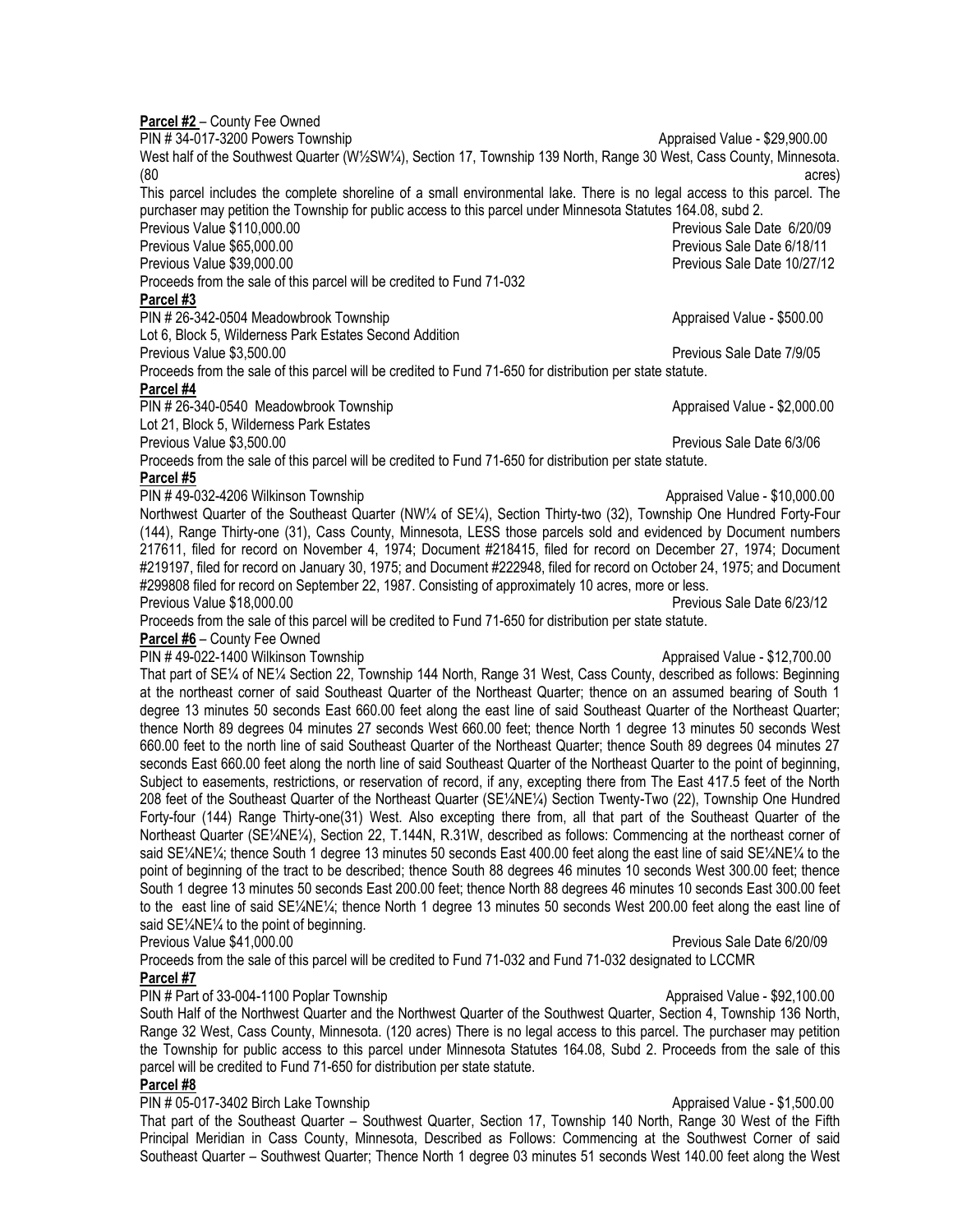line of said Southeast Quarter – Southwest Quarter to a point on the Southerly Right of Way line of County State Aid High-Way Number 5 the Point of Beginning; Thence South 65 degrees 35 minutes 30 seconds East 204.21 feet along said Right of Way line; Thence Easterly along said Right of Way line 154.43 feet along a tangential curve concave to the North having a central angle of 7 degrees 41 minutes 39 seconds and a radius of 1150.00 feet to a point on the South line of said Southeast Quarter – Southwest Quarter; Thence South 89 degrees 45 minutes 24 seconds West 327.85 feet along said South line not tangent to last described curve to the Point of Beginning. Subject to Easements, Reservations or Restrictions of Record if any.

Proceeds from the sale of this parcel will be credited to Fund 71-650 for distribution per state statute.

#### **Parcel #9**

PIN # 11-011-2300 Byron Township Approximated Value - \$20,000.00

Southwest Quarter of the Northwest Quarter, Section 11, Township 135 North, Range 32 West, Cass County, Minnesota. (40 acres) Proceeds from the sale of this parcel will be credited to Fund 71-650 for distribution per state statute. **Parcel #10**

PIN # 11-002-1300 Byron Township Approximated Value - \$23,375.00

Southwest Quarter of the Northeast Quarter, Section 2, Township 135 North, Range 32 West, Cass County, Minnesota. (40 acres)

There is no legal access to this parcel. The purchaser may petition the Township for public access to this parcel under Minnesota Statutes 164.08, subd 2. Proceeds from the sale of this parcel will be credited to Fund 71-650 for distribution per state statute.

### **Parcel #11**

### PIN # 34-029-4202 Powers Township Appraised Value - \$9,000.00

That portion of the Northwest Quarter of Southeast Quarter (NW¼ of SE¼) of Section Twenty-nine (29), Township One Hundred Thirty-nine (139), Range Thirty (30), described as follows, to-wit: Commencing at the Southwest corner of the said NW¼ of SE¼, the point of beginning, and thence in a northerly direction along the west line of said NW¼ of SE¼ a distance of 429 feet to a point; running thence in an easterly direction, parallel to the south line of said NW¼ of SE¼ a distance of 343 feet to a point: running thence in a southerly direction, parallel with the west line of said NW¼ of SE¼ to the south line of said quarter; running thence in a westerly direction along the south line of said NW¼ of SE¼ to the point of beginning; subject to Highway easements and – mineral reservations of record. Except The East 25' of the Westerly 92' of the South 429' of the West 343' of the Northwest Quarter of the Southeast Quarter (NW ¼ of the SE¼) in Section Twentynine (29), Township One Hundred Thirty-nine North (139N), Range Thirty West (30W), shown as Parcel 243 on the plat designated as Minnesota Department of Transportation Right of Way Plat Numbered 11-1 on file and of record in the office of the County Recorder in and for Cass County, Minnesota; containing 0.20 acre, more or less. Proceeds from the sale of this parcel will be credited to Fund 71-650 for distribution per state statute.

# **Parcel #12**

PIN # 35-014-4101 Remer Township Approximate and the state of the Appraised Value - \$3,000.00

The East 150 feet of West 750 feet of North 300 feet of Northeast Quarter of the Southeast Quarter (NE¼SE¼), Section Fourteen (14), Township One Hundred Forty-one (141), Range Twenty-six (26), Cass County, Minnesota; (1.03 acres)Proceeds from the sale of this parcel will be credited to Fund 71-650 for distribution per state statute

# **Parcel #13**

#### PIN # 45-012-2102 Turtle Lake Township Approximated Value - \$3,000.00

Beginning at a point at the southeast corner of the North Half of the Northeast Quarter of Northwest Quarter (N½NE¼NW¼), Section Twelve (12), Township One Hundred Forty-one (141), Range Thirty (30), Cass County, Minnesota, hereinafter known as the point of beginning; thence Northerly 208 feet parallel with the east boundary of the said NE¼NW¼, Section 12-141-30, thence Westerly 208 feet to a point parallel to the south boundary of said NE¼NW¼, thence Southerly 208 feet to a point parallel with the east boundary of said  $NE/4NW/4$ , thence Easterly to the point of beginning. Subject to easements, restrictions and reservations of record, if any. (.99 acres)

Proceeds from the sale of this parcel will be credited to Fund 71-650 for distribution per state statute

### **Parcel #14**

PIN # 41-532-0230 Sylvan Township Approximate and the Appraised Value - \$5,000.00 Lot 15, Block 2, Castle Addition to Bigwater Proceeds from the sale of this parcel will be credited to Fund 71-650 for distribution per state statute **Parcel #15** PIN # 83-337-0660 City of Bena Appraised Value - \$1,200.00 Lots 20 Thru 24, Block 6, Plat of the Village of Bena Proceeds from the sale of this parcel will be credited to Fund 71-650 for distribution per state statute **Parcel #16** PIN #'s 85-341-0745, 0750, 0755 City of Cass Lake Approximated Value - \$5,000.00 Lots 19 Thru 24, Block 7, Townsite of Cass Lake

Proceeds from the sale of this parcel will be credited to Fund 71-650 for distribution per state statute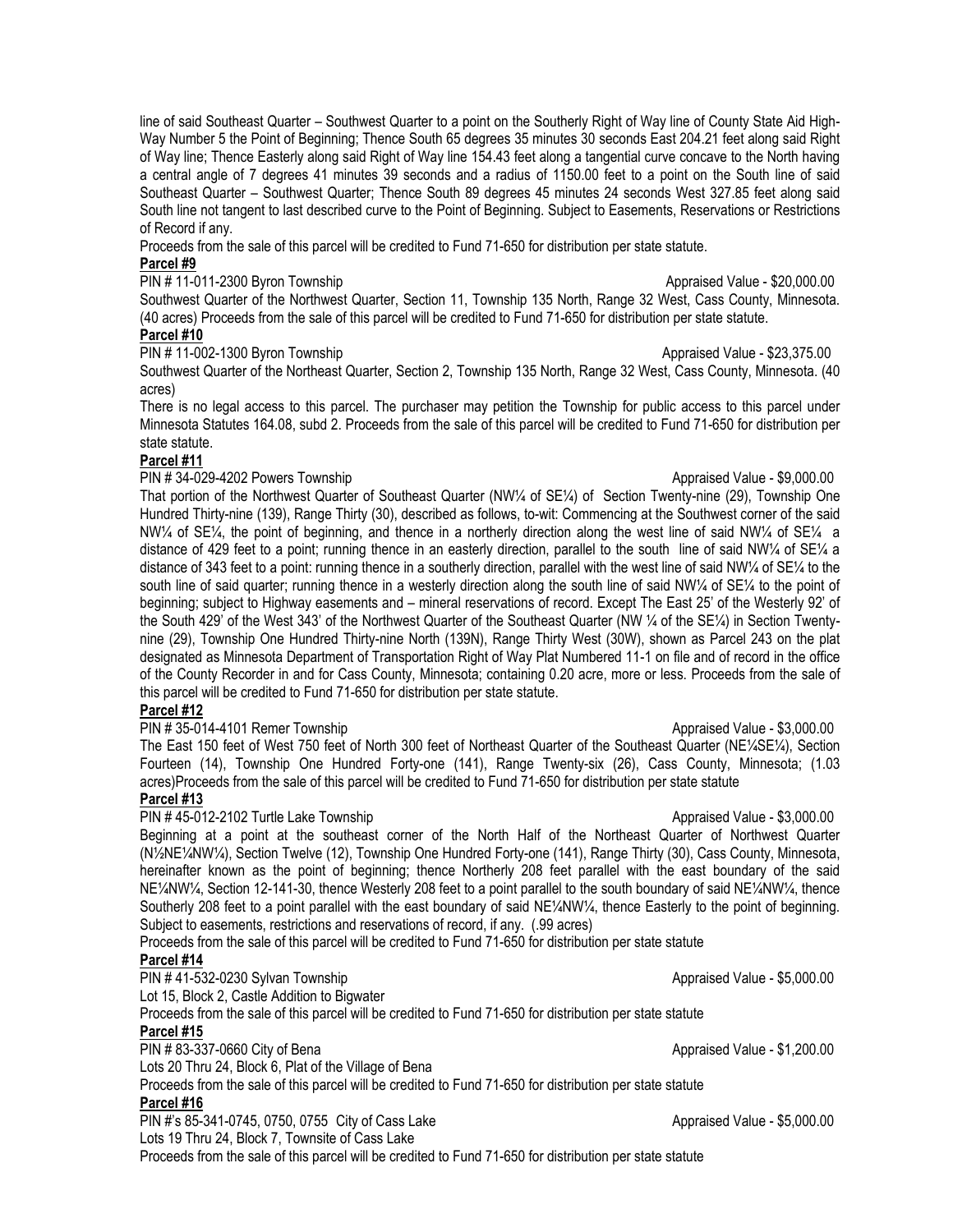| Parcel #17                                                                                                |                               |  |  |  |
|-----------------------------------------------------------------------------------------------------------|-------------------------------|--|--|--|
| PIN # 85-341-0725 City of Cass Lake                                                                       | Appraised Value - \$2,000.00  |  |  |  |
| Lots 9 & 10, Block 7, Townsite of Cass Lake                                                               |                               |  |  |  |
| Proceeds from the sale of this parcel will be credited to Fund 71-650 for distribution per state statute  |                               |  |  |  |
| Parcel #18                                                                                                |                               |  |  |  |
| PIN # 85-337-0120 City of Cass Lake                                                                       | Appraised Value - \$6,000.00  |  |  |  |
| Lots 5 & 6 Except South Quarter of Lot 6, Block 1, Original Plat of Cass Lake                             |                               |  |  |  |
| Proceeds from the sale of this parcel will be credited to Fund 71-650 for distribution per state statute  |                               |  |  |  |
| Parcel #19                                                                                                |                               |  |  |  |
| PIN #93-352-0210 City of Pillager                                                                         | Appraised Value - \$10,000.00 |  |  |  |
| Lot 2, Block 2, The Crossing                                                                              |                               |  |  |  |
| Special Assessments may apply to this parcel.                                                             |                               |  |  |  |
| Proceeds from the sale of this parcel will be credited to Fund 71-650 for distribution per state statute. |                               |  |  |  |
| Parcel #20                                                                                                |                               |  |  |  |
| PIN #93-352-0305 City of Pillager                                                                         | Appraised Value - \$10,000.00 |  |  |  |
| Lot 1, Block 3, The Crossing                                                                              |                               |  |  |  |
| Special Assessments may apply to this parcel.                                                             |                               |  |  |  |
| Proceeds from the sale of this parcel will be credited to Fund 71-650 for distribution per state statute. |                               |  |  |  |
| Parcel #21                                                                                                |                               |  |  |  |
| PIN #93-352-0310 City of Pillager                                                                         | Appraised Value - \$10,000.00 |  |  |  |
| Lot 2, Block 3, The Crossing                                                                              |                               |  |  |  |
| Special Assessments may apply to this parcel.                                                             |                               |  |  |  |
| Proceeds from the sale of this parcel will be credited to Fund 71-650 for distribution per state statute. |                               |  |  |  |
| Parcel #22                                                                                                |                               |  |  |  |
| PIN #93-352-0315 City of Pillager                                                                         | Appraised Value - \$10,000.00 |  |  |  |
| Lot 3, Block 3, The Crossing                                                                              |                               |  |  |  |
| Special Assessments may apply to this parcel.                                                             |                               |  |  |  |
| Proceeds from the sale of this parcel will be credited to Fund 71-650 for distribution per state statute. |                               |  |  |  |
| Parcel #23                                                                                                |                               |  |  |  |
| PIN #93-352-0340 City of Pillager                                                                         | Appraised Value - \$10,000.00 |  |  |  |
| Lot 8, Block 3, The Crossing                                                                              |                               |  |  |  |
| Special Assessments may apply to this parcel.                                                             |                               |  |  |  |
| Proceeds from the sale of this parcel will be credited to Fund 71-650 for distribution per state statute. |                               |  |  |  |
| Parcel #24                                                                                                |                               |  |  |  |
| PIN #93-352-0345 City of Pillager                                                                         | Appraised Value - \$10,000.00 |  |  |  |
| Lot 9, Block 3, The Crossing                                                                              |                               |  |  |  |
| Special Assessments may apply to this parcel.                                                             |                               |  |  |  |
| Proceeds from the sale of this parcel will be credited to Fund 71-650 for distribution per state statute. |                               |  |  |  |
| Parcel #25                                                                                                |                               |  |  |  |
| PIN #93-352-0440 City of Pillager                                                                         | Appraised Value - \$5,000.00  |  |  |  |
| Lot 8, Block 4, The Crossing                                                                              |                               |  |  |  |
| Special Assessments may apply to this parcel.                                                             |                               |  |  |  |
| Proceeds from the sale of this parcel will be credited to Fund 71-650 for distribution per state statute. |                               |  |  |  |
| Parcel #26                                                                                                |                               |  |  |  |
| PIN #93-352-0445 City of Pillager                                                                         | Appraised Value - \$5,000.00  |  |  |  |
| Lot 9, Block 4, The Crossing                                                                              |                               |  |  |  |
| Special Assessments may apply to this parcel.                                                             |                               |  |  |  |
| Proceeds from the sale of this parcel will be credited to Fund 71-650 for distribution per state statute. |                               |  |  |  |
| Parcel #27                                                                                                |                               |  |  |  |
| PIN #93-352-0450 City of Pillager                                                                         | Appraised Value - \$5,000.00  |  |  |  |
| Lot 10, Block 4, The Crossing                                                                             |                               |  |  |  |
| Special Assessments may apply to this parcel.                                                             |                               |  |  |  |
| Proceeds from the sale of this parcel will be credited to Fund 71-650 for distribution per state statute. |                               |  |  |  |
| Parcel #28                                                                                                |                               |  |  |  |
| PIN #93-352-0455 City of Pillager                                                                         | Appraised Value - \$5,000.00  |  |  |  |
| Lot 11, Block 4, The Crossing                                                                             |                               |  |  |  |
| Special Assessments may apply to this parcel.                                                             |                               |  |  |  |
| Proceeds from the sale of this parcel will be credited to Fund 71-650 for distribution per state statute. |                               |  |  |  |
|                                                                                                           |                               |  |  |  |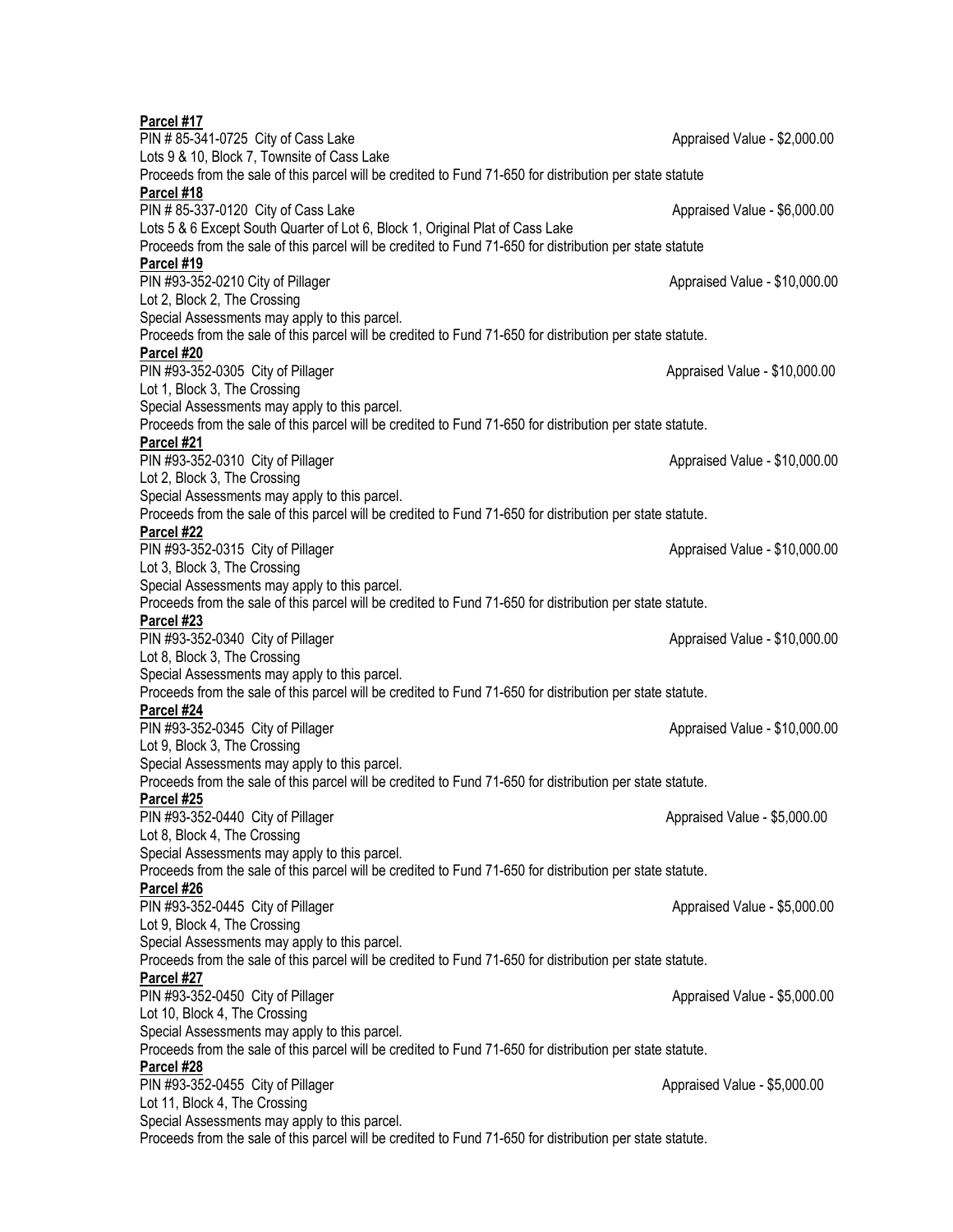| Parcel #29                                                                                                |                               |  |  |  |
|-----------------------------------------------------------------------------------------------------------|-------------------------------|--|--|--|
| PIN #93-352-0460 City of Pillager                                                                         | Appraised Value - \$5,000.00  |  |  |  |
| Lot 12, Block 4, The Crossing                                                                             |                               |  |  |  |
| Special Assessments may apply to this parcel.                                                             |                               |  |  |  |
| Proceeds from the sale of this parcel will be credited to Fund 71-650 for distribution per state statute. |                               |  |  |  |
| Parcel #30                                                                                                |                               |  |  |  |
| PIN #93-352-0505 City of Pillager                                                                         | Appraised Value - \$10,000.00 |  |  |  |
| Lot 1, Block 5, The Crossing                                                                              |                               |  |  |  |
| Special Assessments may apply to this parcel.                                                             |                               |  |  |  |
| Proceeds from the sale of this parcel will be credited to Fund 71-650 for distribution per state statute. |                               |  |  |  |
| Parcel #31                                                                                                |                               |  |  |  |
| PIN #93-352-0510 City of Pillager                                                                         | Appraised Value - \$10,000.00 |  |  |  |
| Lot 2, Block 5, The Crossing                                                                              |                               |  |  |  |
| Special Assessments may apply to this parcel.                                                             |                               |  |  |  |
| Proceeds from the sale of this parcel will be credited to Fund 71-650 for distribution per state statute. |                               |  |  |  |
| Parcel #32                                                                                                |                               |  |  |  |
| PIN #93-352-0515 City of Pillager                                                                         | Appraised Value - \$10,000.00 |  |  |  |
| Lot 3, Block 5, The Crossing                                                                              |                               |  |  |  |
| Special Assessments may apply to this parcel.                                                             |                               |  |  |  |
| Proceeds from the sale of this parcel will be credited to Fund 71-650 for distribution per state statute. |                               |  |  |  |
| Parcel #33                                                                                                |                               |  |  |  |
| PIN #93-352-0520 City of Pillager                                                                         | Appraised Value - \$10,000.00 |  |  |  |
| Lot 4, Block 5, The Crossing                                                                              |                               |  |  |  |
| Special Assessments may apply to this parcel.                                                             |                               |  |  |  |
| Proceeds from the sale of this parcel will be credited to Fund 71-650 for distribution per state statute. |                               |  |  |  |
| Parcel #34                                                                                                |                               |  |  |  |
| PIN #93-352-0525 City of Pillager                                                                         | Appraised Value - \$5,000.00  |  |  |  |
| Lot 5, Block 5, The Crossing                                                                              |                               |  |  |  |
| Special Assessments may apply to this parcel.                                                             |                               |  |  |  |
| Proceeds from the sale of this parcel will be credited to Fund 71-650 for distribution per state statute. |                               |  |  |  |
| Parcel #35                                                                                                |                               |  |  |  |
| PIN #93-352-0610 City of Pillager                                                                         | Appraised Value - \$10,000.00 |  |  |  |
| Lot 2, Block 6, The Crossing                                                                              |                               |  |  |  |
| Special Assessments may apply to this parcel.                                                             |                               |  |  |  |
| Proceeds from the sale of this parcel will be credited to Fund 71-650 for distribution per state statute. |                               |  |  |  |
| Parcel #36                                                                                                |                               |  |  |  |
| PIN #93-352-0740 City of Pillager                                                                         | Appraised Value - \$5,000.00  |  |  |  |
| Lot 8, Block 7, The Crossing                                                                              |                               |  |  |  |
| Special Assessments may apply to this parcel.                                                             |                               |  |  |  |
| Proceeds from the sale of this parcel will be credited to Fund 71-650 for distribution per state statute. |                               |  |  |  |
| Parcel #37                                                                                                |                               |  |  |  |
| PIN #93-352-0745 City of Pillager                                                                         | Appraised Value - \$5,000.00  |  |  |  |
| Lot 9, Block 7, The Crossing                                                                              |                               |  |  |  |
| Special Assessments may apply to this parcel.                                                             |                               |  |  |  |
| Proceeds from the sale of this parcel will be credited to Fund 71-650 for distribution per state statute. |                               |  |  |  |
| Parcel #38                                                                                                |                               |  |  |  |
| PIN #93-352-0105 City of Pillager                                                                         | Appraised Value - \$10,000.00 |  |  |  |
| Lot 1, Block 1, The Crossing                                                                              |                               |  |  |  |
| Special Assessments may apply to this parcel.                                                             |                               |  |  |  |
| Previous Value \$15,000.00                                                                                | Previous Sale Date 6/29/13    |  |  |  |
| Proceeds from the sale of this parcel will be credited to Fund 71-650 for distribution per state statute. |                               |  |  |  |
| Parcel #39                                                                                                |                               |  |  |  |
| PIN #93-352-0110 City of Pillager                                                                         | Appraised Value - \$10,000.00 |  |  |  |
| Lot 2, Block 1, The Crossing                                                                              |                               |  |  |  |
| Special Assessments may apply to this parcel.                                                             |                               |  |  |  |
| Previous Value \$15,500.00                                                                                | Previous Sale Date 6/29/13    |  |  |  |
| Proceeds from the sale of this parcel will be credited to Fund 71-650 for distribution per state statute. |                               |  |  |  |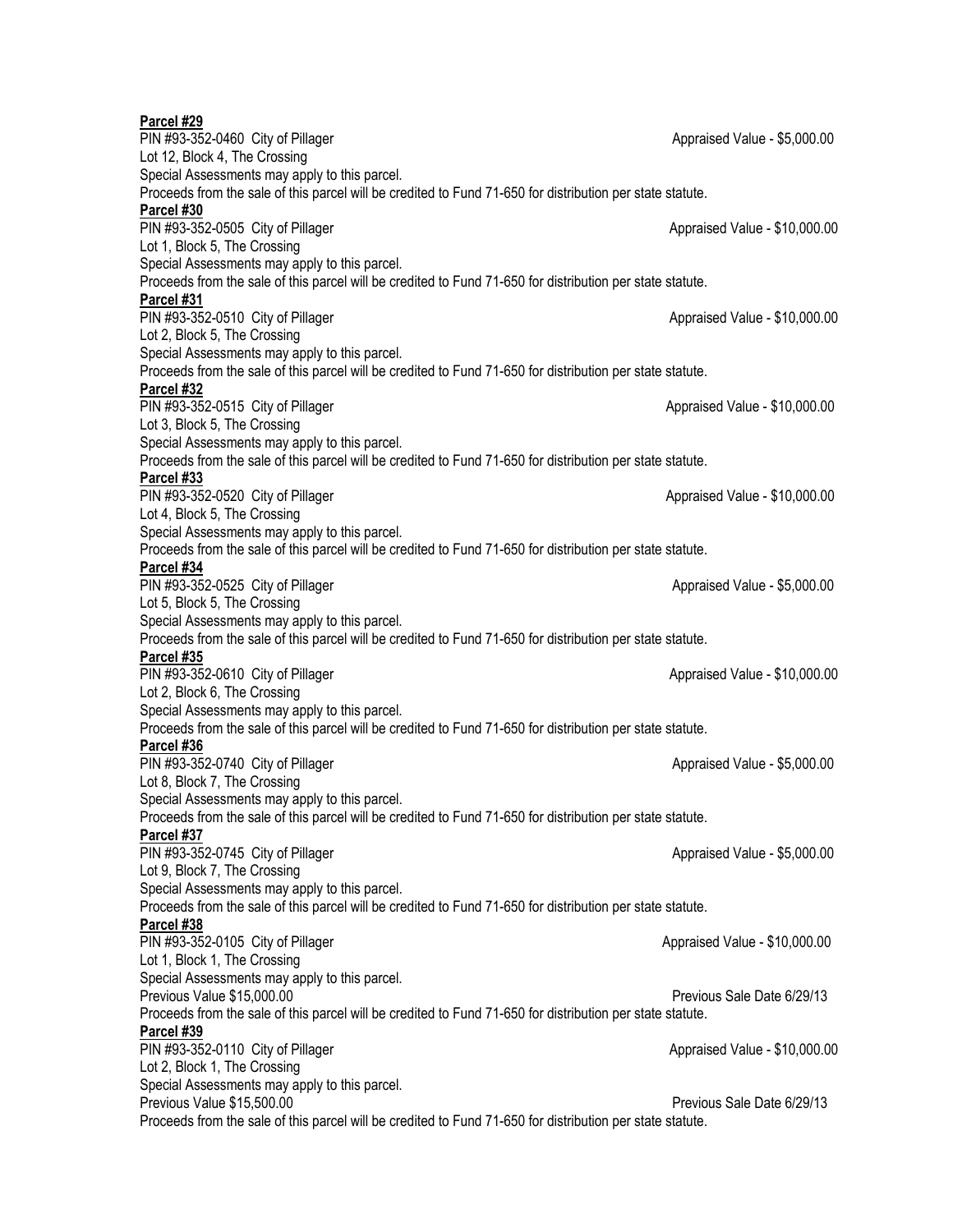**Parcel #40**

| PIN #93-352-0115 City of Pillager                                                                                           | Appraised Value - \$10,000.00 |  |  |  |
|-----------------------------------------------------------------------------------------------------------------------------|-------------------------------|--|--|--|
| Lot 3, Block 1, The Crossing                                                                                                |                               |  |  |  |
| Special Assessments may apply to this parcel.                                                                               |                               |  |  |  |
| Previous Value \$15,500.00                                                                                                  | Previous Sale Date 6/29/13    |  |  |  |
| Proceeds from the sale of this parcel will be credited to Fund 71-650 for distribution per state statute.                   |                               |  |  |  |
| Parcel #41                                                                                                                  |                               |  |  |  |
| PIN #93-352-0120 City of Pillager                                                                                           | Appraised Value - \$10,000.00 |  |  |  |
| Lot 4, Block 1, The Crossing                                                                                                |                               |  |  |  |
| Special Assessments may apply to this parcel.                                                                               |                               |  |  |  |
| Previous Value \$15,500.00                                                                                                  | Previous Sale Date 6/29/13    |  |  |  |
| Proceeds from the sale of this parcel will be credited to Fund 71-650 for distribution per state statute.                   |                               |  |  |  |
| Parcel #42                                                                                                                  |                               |  |  |  |
| PIN #93-352-0205 City of Pillager                                                                                           | Appraised Value - \$10,000.00 |  |  |  |
|                                                                                                                             |                               |  |  |  |
| Lot 1, Block 2, The Crossing                                                                                                |                               |  |  |  |
| Special Assessments may apply to this parcel                                                                                |                               |  |  |  |
| Previous Value \$15,500.00                                                                                                  | Previous Sale Date 6/29/13    |  |  |  |
| Proceeds from the sale of this parcel will be credited to Fund 71-650 for distribution per state statute.                   |                               |  |  |  |
| Parcel #43                                                                                                                  |                               |  |  |  |
| PIN #93-352-0225 City of Pillager                                                                                           | Appraised Value - \$10,000.00 |  |  |  |
| Lot 5, Block 2, The Crossing                                                                                                |                               |  |  |  |
| Special Assessments may apply to this parcel.                                                                               |                               |  |  |  |
| Previous Value \$15,500.00                                                                                                  | Previous Sale Date 6/29/13    |  |  |  |
| Proceeds from the sale of this parcel will be credited to Fund 71-650 for distribution per state statute.                   |                               |  |  |  |
| Parcel #44                                                                                                                  |                               |  |  |  |
| PIN #93-352-0230 City of Pillager                                                                                           | Appraised Value - \$10,000.00 |  |  |  |
| Lot 6, Block 2, The Crossing                                                                                                |                               |  |  |  |
| Special Assessments may apply to this parcel.                                                                               |                               |  |  |  |
| Previous Value \$15,500.00                                                                                                  | Previous Sale Date 6/29/13    |  |  |  |
| Proceeds from the sale of this parcel will be credited to Fund 71-650 for distribution per state statute.                   |                               |  |  |  |
| Parcel #45                                                                                                                  |                               |  |  |  |
| PIN #93-352-0235 City of Pillager                                                                                           | Appraised Value - \$10,000.00 |  |  |  |
| Lot 7, Block 2, The Crossing                                                                                                |                               |  |  |  |
| Special Assessments may apply to this parcel.                                                                               |                               |  |  |  |
| Previous Value \$15,500.00                                                                                                  | Previous Sale Date 6/29/13    |  |  |  |
| Proceeds from the sale of this parcel will be credited to Fund 71-650 for distribution per state statute                    |                               |  |  |  |
| Parcel #46                                                                                                                  |                               |  |  |  |
| PIN #93-352-0320 City of Pillager                                                                                           | Appraised Value - \$10,000.00 |  |  |  |
| Lot 4, Block 3, The Crossing                                                                                                |                               |  |  |  |
| Special Assessments may apply to this parcel.                                                                               |                               |  |  |  |
| Previous Value \$12,000.00                                                                                                  | Previous Sale Date 6/29/13    |  |  |  |
| Proceeds from the sale of this parcel will be credited to Fund 71-650 for distribution per state statute.                   |                               |  |  |  |
| Parcel #47                                                                                                                  |                               |  |  |  |
| PIN #93-217-2403 City of Pillager                                                                                           | Appraised Value - \$10,000.00 |  |  |  |
| The East One-half of the Northwest Quarter (E½ of NW¼) of Section Seventeen (17), Township One Hundred Thirty-three         |                               |  |  |  |
| (133), Range Thirty (30), LESS That part lying North of the State Highway #210 and ALSO LESS That part of the Southeast     |                               |  |  |  |
| Quarter of the Northwest Quarter (SE1/4NW1/4), Section Seventeen (17), Township One Hundred Thirty-three (133), Range       |                               |  |  |  |
| Thirty (30) described as follows: Beginning at the Southeast corner of said SE1/AW1/4, thence North along the east line of  |                               |  |  |  |
| said SE1/AW1/4 a distance of 815 feet, thence North 87 degrees 30 minutes West a distance of 740 feet, thence South         |                               |  |  |  |
| 783.7 feet to the south line of the SE1/4NW1/4, thence South 89 degrees 21 minutes East a distance of 740 feet to the point |                               |  |  |  |
| of beginning. ALSO LESS That part platted as the Crossing, on File and of record in the office of the County Recorder in    |                               |  |  |  |
| and For Cass County, Minnesota.                                                                                             |                               |  |  |  |
| Special Assessments may apply to this parcel.                                                                               |                               |  |  |  |
| Previous Value \$17,500.00                                                                                                  | Previous Sale Date 6/29/13    |  |  |  |
| Proceeds from the sale of this parcel will be credited to Fund 71-650 for distribution per state statute.                   |                               |  |  |  |
| Parcel #48                                                                                                                  |                               |  |  |  |
| PIN #93-352-0010 City of Pillager                                                                                           | Appraised Value - \$2,500.00  |  |  |  |
| Outlot A, The Crossing                                                                                                      |                               |  |  |  |
|                                                                                                                             |                               |  |  |  |
| Special Assessments may apply to this parcel.                                                                               |                               |  |  |  |